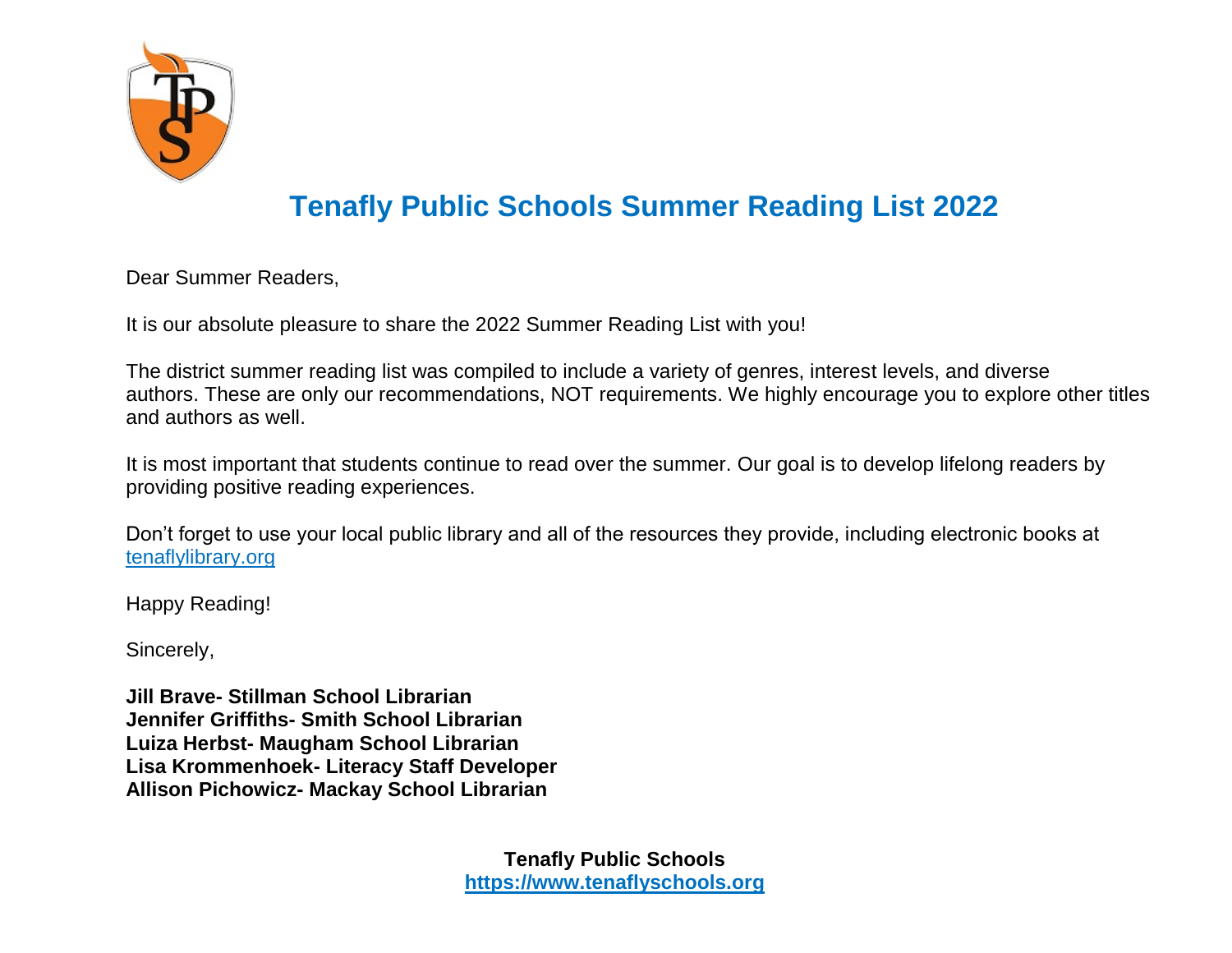

### **Books for Readers in Grades K-2**

**The Bad Seed Goes to the Library** by Jory John, illustrated by Pete Oswald

**The Boy Whose Head Was Filled with Stars: A Life of Edwin Hubble**  by Isabelle Marinov, illustrated by Deborah Marcero

**Change Sings: A Children's Anthem** by Amanda Gorman, illustrated by Loren Long

**A Dinosaur Named Ruth: How Ruth Mason Discovered Fossils in He Own Backyard** by Julia Lyon, illustrated by Alexandra Bye

**Eyes That Kiss in the Corners** by Joanna Ho, illustrated by Dung Ho

**Fall Down Seven Times, Stand Up Eight: Patsy Takemoto Mink and the Fight For Title IX** by Jen Bryant, illustrated by Toshiki Nakamura

**Jenny Mei Is Sad** written and illustrated by Tracy Subisak

**Let Liberty Rise!: How America's Schoolchildren Helped Save the Statue of Liberty** by Chana Stiefel, illustrated by Chuck Groenink

**Lizzy and the Cloud** written and illustrated by Terry Fan and Eric Fan

**The Me I Choose to Be** by Natasha Anastasia Tarpley, illustrated by Regis Bethencourt and Kahran Bethencourt

**Milo Imagines the World** by Matt de la Peña, illustrated by Christian Robinson

**Norman Didn't Do It! (Yes, he did.)** written and illustrated by Ryan T. Higgins

**The Oldest Student: How Mary Walker Learned to Read** written and illustrated by Rita Lorraine Hubbard

**The Only Woman in the Photo: Frances Perkins and Her New Deal for America** by Kathleen Krull, illustrated by Alexandra Bye

**The Rock from the Sky** written and illustrated by Jon Klassen by Marcy Campbell, illustrated by Corinna Luyken

**Sulwe** by Lupita Nyong'o, illustrated by Vashti Harrison

**Ten Beautiful Things** by Molly Beth Griffin, illustrated by Maribel Lechuga

**The Tree in Me** written and illustrated by Corinna Luyken

**This Very Tree: A Story of 9/11, Resilience, and Regrowth** written and illustrated by Sean Rubin

**Watercress** by Andrea Wang, illustrated by Jason Chin

#### **We Are Still Here!: Native American Truths Everyone Should Know**

written and illustrated by Traci Sorrell, illustrated by Frané Lessac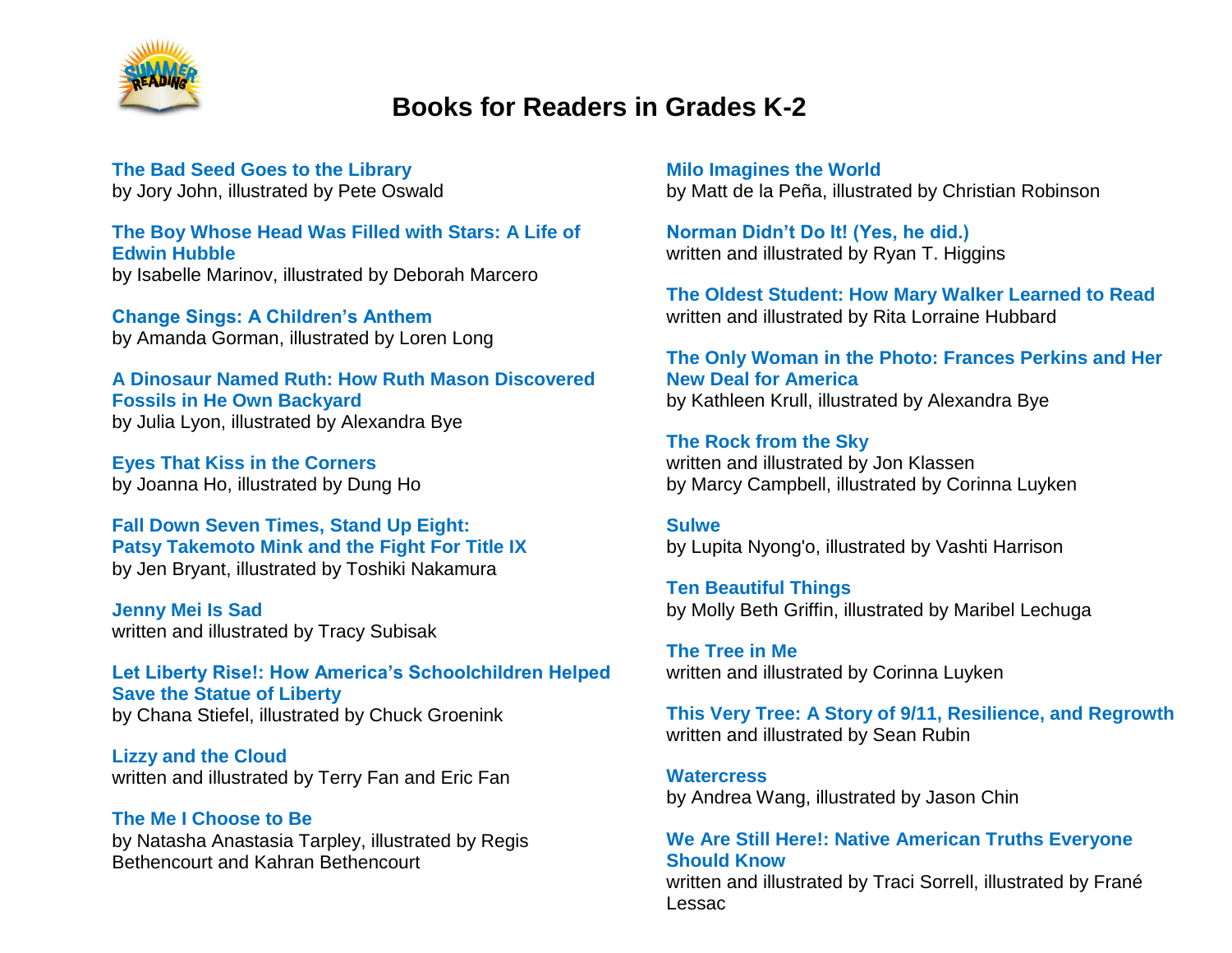

## **Popular Series for Readers in Grades K-2**

**Questioneers** by Andrea Beaty

**Babymouse** by Jennifer L. Holm

**Bink and Gollie** by Kate DiCamillo

**Biscuit** by Alyssa Satin Capucilli

**Dory Fantasmagory** by Abby Hanlon

**Elephant and Piggie** by Mo Willems

**Fancy Nancy** by Nancy O'Connor

**Fly Guy** by Tedd Arnold

**Frog and Toad** by Arnold Lobel

**Henry and Mudge** by Cynthia Rylant

**If You Give a Mouse a Cookie** by Laura Numeroff

**Ivy and Bean** by Annie Barrows **Ling and Ting** by Grace Lin

**Lulu & the Brontosaurus**  by Judith Viorst

**Monkey & Cake** by Drew Daywalt

**My Weird School**  by Dan Gutman

**Owl Diaries** by Rebecca Elliot

**Penny** by Kevin Henkes

**Pete the Cat** by James Dean & Eric Litwin

**Pigeon Series** by Mo Willems

**Pinkalicious/Peterrific** by Victoria Kann

**Princess in Black** by Shannon Hale

**Fox + Chick** by Sergio Ruzzier

**Splat the Cat** by Rob Scotton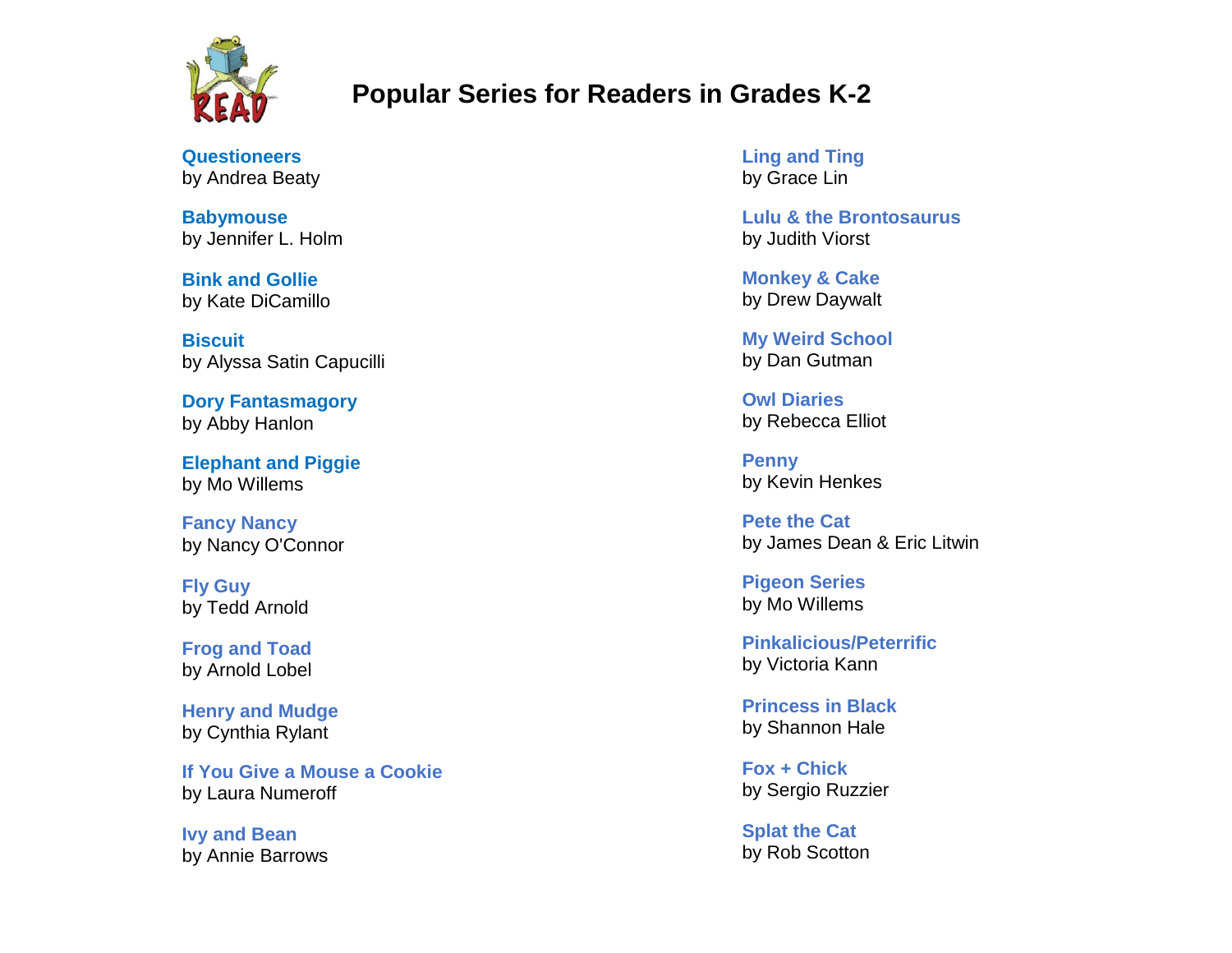

### **Books for Readers in Grades 3-5**

**Allergic** by Megan Wagner Lloyd, illustrated by Michelle Mee Nutter

**The Aquanaut: A Graphic Novel** written and illustrated by Dan Santat

**Barakah Beats** by Maleeha Siddiqui

**The Beatryce Prophecy** by Kate DiCamillo

**Dr. Fauci: How a Boy from Brooklyn Became America's Doctor** by Kate Messner, illustrated by Alexandra Bye

**Einstein: The Fantastic Journey of a Mouse through Space and Time**  written and illustrated by Torben Kuhlmann, translated from the German by David Henry Wilson

**The First Cat in Space Ate Pizza** by Mac Barnett, illustrated by Shawn Harris

**The Great Stink: How Joseph Bazalgette Solved London's Poop Pollution Problem** by Colleen Paeff, illustrated by Nancy Carpenter

**The Juneteenth Story: Celebrating the End of Slavery in the United States** by Alliah L. Agostini, illustrated by Sawyer Cloud

**Linked** by Gordan Korman

**The Lion of Mars** by Jennifer L. Holm

**Other Words for Home** by Jasmine Warga

**Out of My Heart** by Sharon M. Draper

**Out of Wonder: Poets Celebrating Poets** by Kwame Alexander, illustrated by Ekua Holmes

**Room to Dream** by Kelly Yang

**Starfish** by Lisa Fipps

**Stargazing** written and illustrated by Jen Wang

**Twenty-One Steps: Guarding the Tomb of the Unknown Soldier** by Jeff Gottesfeld, illustrated by Matt Tavares

**We Dream of Space** by Erin Entrada Kelly

**When Starts are Scattered** by Victoria Jamieson and Omar Mohamed

**Willodeen** by Katherine Applegate, illustrated by Charles Santoso

**A Wish in the Dark** by Christina Soontornvat

**Wishtree** by Katherine Applegate